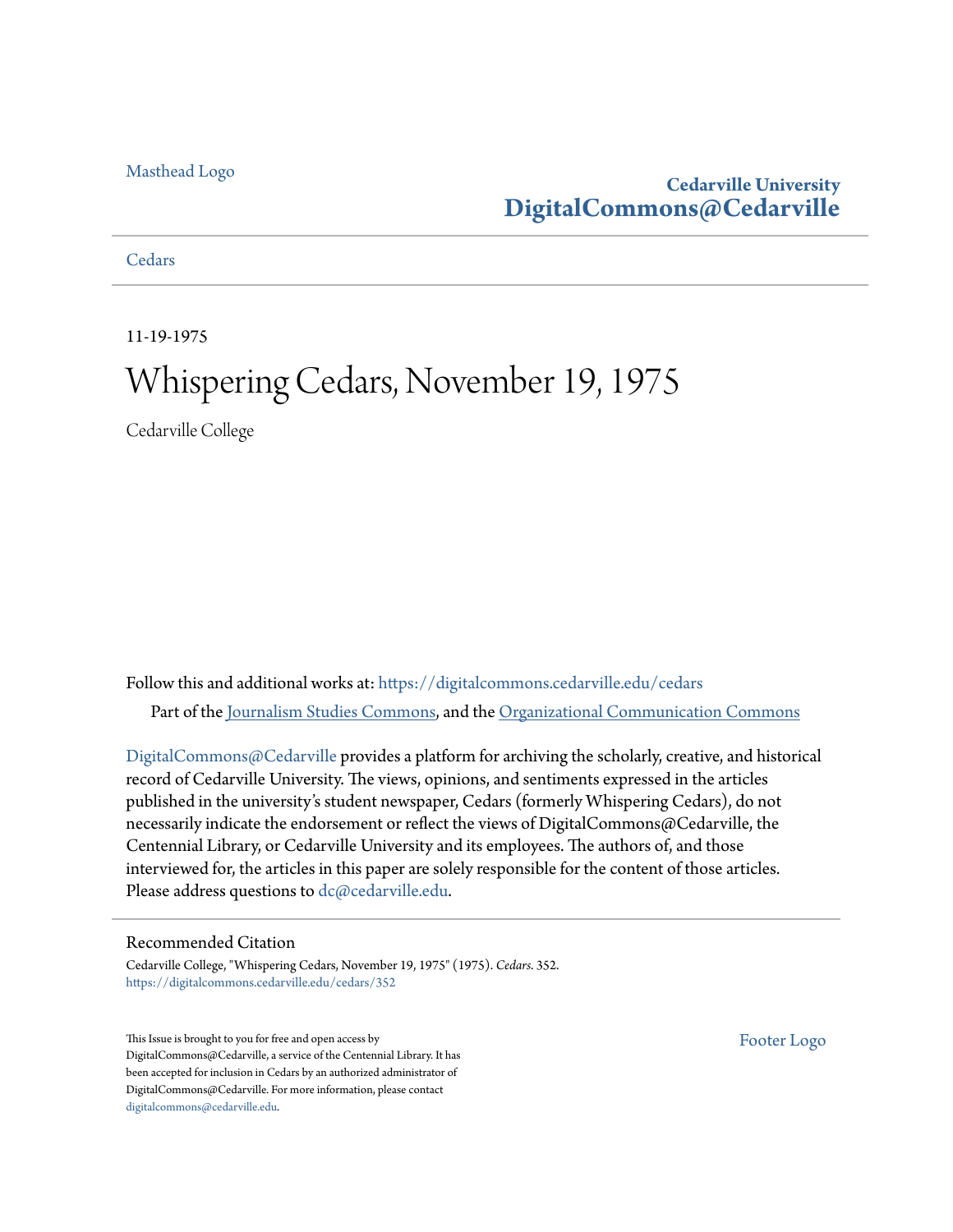# $\mathop{\sf{inisfer}}$   $\mathop{\sf{I}}$ Missing; Satan Worshippers Involved?

### By Karen Thomson

Rev. Donald LaRose, a Baptist min-<br>ister from Maine, N. Y., was reported<br>missing by New York State Police on Tuesday, Nov. 3. The minister was last<br>seen shortly after noon that day in his seem shortly after noon that day in hitled<br>
"Satan's First Assault on the Earthly Realm," was found in his typewriter.

LaRose had been teaching an adult Bible class a series of lessons on Satanism. Some of his lesson materials had recently been publicized in the Binghamton, N. Y., newspaper.

One letter sent to Rev. LaRose was composed of cut-up letters from a magazine and read: "Rev. LaRose: For blas<sup>p</sup>hemy against Satan, I condemn you to the wrath of Lucifer, son of the morning, ruler of the world, and victor over all opposing forces."<br>Three days before his disappearance,

LaRose received a letter stating, "We want your blood for a sacrifice."

The day after his disappearance, a<br>Vestal, N. Y., minister got a letter say-

LaRose was one of at least three Binghamton area ministers to receive threatening letters and phone calls ac cusing them of "blasphemy against Sa tan."

ing, "You are next."<br>State Police Maj. Jerome J. Mc-Nutly, commander of Troop C, said there<br>has been no evidence of foul play. "All we have is a missing person and we're trying to trace him down."

Friends and associates of Rev. La-<br>Rose say he is not the kind to just take Rose say he is not the kind to just take off; however, it was admitted that this

possibility does exist. members were questioned by this writer about the events surrounding the disappearance.<br>Dr. James T. Jeremiah, president.

said that we must be careful not to jump to conclusions about Satanic forces. "It could be wicked men; man has an evil heart.'

 Dr. Mead C. Armstrong, a former member of the Maine Baptist Church

While Maj. McNutly conceded that Rev. LaRose apparently had no family, church or financial difficulties, the commander said he feels the publicity about

# Dean's Office Bridge and Creamer, has to suffice for a Vol. 44, No. 5 Cedarville, Ohio Nov. 19, 1975<br>Suspends Students (1975)

"all this Satan stuff" is "adding more than should be added" to the case.

 He said the other ministers who have received threatening letters and tele<sup>p</sup>hone calls are not being proected by state police.

> sibly attribute demonic acts to some sort of vestigal remains from early civiliza- tion.

> Dr. Ballard also felt the entire epi-<br>sode may have been planned by a group<br>seeking publicity. It may be something<br>entirely in the realm of the spectacular.<br>He reiterated that a key to the entire

disappearance would be an investigation of the background of those individuals involved,

Several members of Pi Sigma Nu, Cedarville College men's club, were sus-<br>pended from the college last Thursday,

When asked why the club members were suspended, the dean's office said that it was a private matter and they could not comment on it.

Old watertower; located at the corner of Bridge and Creamer, has to suffice for a while longer.

# Suspends Students<br>
Several members of Pi Sigma Nu, Town Defers Building New Watertower Melodrama Foreruns<br>
Cedarville College men's club, were sus-<br>
Reproded from the college last Thursday, By Carolyn Sapp holds only 100,0

Several members who participated in that initiation used methods in violation of an agreement between the dean's office and the club.

When the violations were discovered this year, the dean's office investigated the situation and suspended those inthe situation and suspended those in-<br>volved.

and now a CC professor, said he felt the of Satanic worshippers. However, he did not feel they necessarily were Satanically controlled. He also added that there is too much emphasis on demon posses- sion in our society today.

Dr: George Lawlor, CC Bible department professor, says activities in the occult have been "growing like weeds."<br>He also emphasized that Satan is against the Word of God and those who preach it. We cannot be prepared to battle Satan on our own strength. We can only resist him in the Spirit.

Dr. Stanley Ballard, psychology pro- fessor, said the disappearance may be an "act of cooperation with demonic forces." However, it might also be an act of human nature.

 If the disappearance .was, in fact, <sup>a</sup> kidnapping by forces unknown, their origin could only be determined by an evaluation of the background of those individuals.

In October at WEEC-FM Spring-<br>field. During the summer of 1973, Rick worked vacation relief and as the fall began, he found himself behind WEEC's microphones full-time.

 Not long after his promotion, Rick left WEEC to come to Cedarville. His major reason was that "opportunities are greater because it's an educational institution; the facilities are here for different types of programs.

If, in fact, LaRose is going through some type of torture, those responsible may have some form of pathological im- balance.

The likelihood of being able to evalu ate those individuals involved after ar rest would be extremely remote.

Some of the programs McIntosh has<br>considered are educational formats produced by the Science, English, or Speech<br>departments of the college. For example,<br>Rick mentioned the possibility of a program for parents with children who are slow learners.

Water is presently pumped into the single tower .from the 18,000,000 gallon reservoir south of Creamer Drive. By use of the water pumping station located beside the reservoir, the water is filtered at the water plant and pumped into, the tower.



The college is represented on the council by Mr. St. Clair and Mr. David Gidley, director of financial aid, allowing for contribution of their ideas and sug- gestions.

Mr. Gidley recognizes the need for <sup>a</sup> second tower, but feels the endeavor "should not be undertaken at this time." Due to financial considerations, he states that it is presently impossible. Meetings of the town council are held the third and fourth Monday of each month. Another area of its involvement includes recent purchase of three acres the land is considered by Mr. Gridley to be a tremendous buy. Plans presently involve using this property for additional park facilities.

 It was later learned from club members that the suspensions were given for violations of college rules concerning initiation of new members. The violations occurred during last year's initia- tion.

Melodrama was the forerunner of the modern-day soap opera says Paul Bowers, student director of this year's fall melodrama was equated with opera by incorporating gestures with music.

Every melodrama must have a villain. The audience always identifies with the villain, hissing and booing when the villain, eludes his pursuers, and clapping<br>when he gets caught.

"Honky-tonk" music is another characteristic of melodrama, according to cast member Joyce Coleman. In the play, "East Lynn" to be presented<br>November 20-21, Mr. Jack Payne, Cedarwille College professor, will provide the<br>special piano effects.<br>Also in the realm of music, Joyce

In addition to the suspensions, a sanction that calls for no new members to be accepted into the club for two years was placed on the organization.

### By Carolyn Sapp

Also in the realm of music, Joyce<br>Coleman, Bob Foreman, and Gerry<br>Perry will sing solos from such songs<br>as "Dixieland" and "The Bonnie Blue<br>Flag." There will also be one all-male group number and two all-cast songs.

The play, "East Lynn," was originally<br>an English production, but the setting and dialect have been changed from London to Atlanta, Georgia.

Due to financial considerations, Cedarville's town council has decided to postpone the building of another water tower. The construction had been discussed because of the need for additional water storage due to high consumption.

> In the pattern of the Civil War South,<br>costumes include hoopskirts and lace-up costumes include hoopskirts and lace-up boots for the women. Tuxedos with tails and stovepipe hats will be worn by the men in the play.

Sophomore Laura Monroe·is in charge of designing and making the women's costumes. After the play the costumes<br>will be stored for use in some later play.



If another tower were constructed at this time, the water tax would be increased by about 35%. The council believes this is not feasible at this point.

> The action will begin at 8:00 p.m., November 20-21, in Alford Auditorium. Tickets cost \$1.50 per person. Tickets will be sold during the supper hour from Nov. 18-21 and the ticket office will open at 7:00 p.m. on the nights of the play. Another cast member, Mark Trautman, urges students to come, relax, and enjoy the show.

# **College Seeks Three New Faculty Members**

Mr. Kenneth St. Clair, clerk-treasurer for Cedarville and college business manager, attributes their hesitation to the fact that "New York City has scared everyone."

Cedarville now has a single tower which stands on Bridge Street, between Palmer and Creamer Drive. This tower

# *WCDR Names* New *Program Director*

### By Dan Rosecrans

Cedarville College took a major step toward building a solid radio station this week by naming Rick McIntosh as Program Director of WCDR.

A 1974 graduate of Cedarville, Rick majored in speech and broadcasting. He <sup>p</sup>icked up practical experience at WCDR from the spring of 1971 until the fall of 1973.

In October, 1972, Rick became a part-

tising is not an extremely effective meth od of getting the best applicants, accord ing to Dr. Clifford Johnson, Academic Dean. Personal inquiries of many sources is the best way, he says. Many pastors who have churches in cities where universities are located have already been contacted, and several prospects for the positions have already been on campus.

Dr. Johnson said he hopes decisions to fill some of the places will be made at the January Board Meeting, and all are expected to be filled by Fall Quarter, 1976.

This September Mr. Mcintosh was promoted to manager of the Department of Education and Production. This placed



him in the position of responsibility for station procedures and for the WEEC Bible Institute:

Another idea that Rick has is to pro- duce the Grace Baptist Church Hour in stereo for playback a week later.

Mcintosh brought these ideas and more to Cedarville because he was "swayed ... by its convenient location. I've lived here 16 years." Rick is married and continues to reside in Cedarville.

### holds only 100,000 gallons of water and average daily usage by the college and village citizenry well exceeds 200,000 gallons.

"This is not a real serious problem, but probably under abnormal circumstances the Village could be without water for up to a day," explained Mr. St. Clair.

He stated that, "in the case of a large fire there is the chance of having insufficient water pressure to handle the<br>situation efficiently."

The village council has decided to do further research in order to find an alternative solution, instead of constructing <sup>a</sup>new tower. According to Mr. St. Clair, the council desires to make sure its decision is the best one. They have not yet been able to study the situation in depth.

Cedarville College pays *in* excess of \$2,000 per month for water and sewer expenses. For example the cost for Maddox Hall and Cedar Park exceeds \$600.

### By Dianne Monts

Pantomimes and skits, another element of melodrama, will be incorporated into the fall play.

Rick Mcintosh, new WCDR Program Direc tor, begins plans for new program ideas.

Because three of last year's full-time professors are now only teaching on a<br>part-time basis, Cedarville College is seeking three full-time professors to fill open positions.

There are two openings in the Bible Department and one in the field of Education. One of the positions open in the Bible Department would involve teaching the practical aspects of pastoral studies. Courses that would be taught include Baptist History, Pastoral Internship and Seminar on Pastoral Problems. The college is hoping to find someone with much experience in Christian Service and <sup>a</sup>

master's in divinity to fill the job. The other opening in the Bible Department requires someone who has a Th. M. in Greek. The primary responsibility of this job would be to teach Greek.

The opening in the Education Department is in the area of Education Administration. The job would mainly consist of supervision of field work and student teachers. Someone with a Doctorate in

Education is preferred for the position. Although these openings have been advertised in various publications, adver-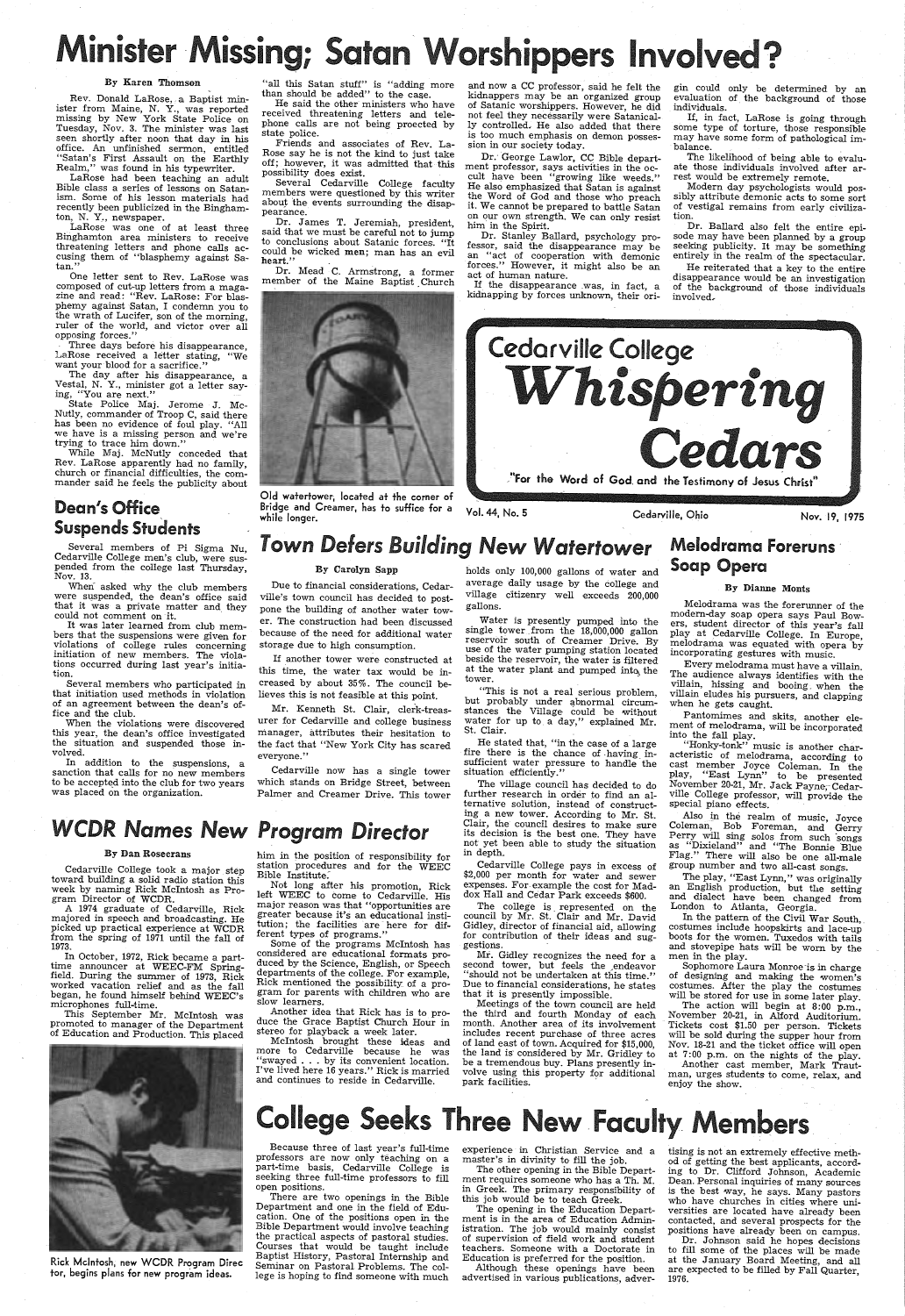# *Editorially Speaking* ... Deans Deal Harsh Punishment

Thursday, several members of Pi Sigma Nu were suspended for violation of an agreement they had with the dean's office. The members involved admitted to participating in an illegal initiation last year. Some type of punishment was clearly called for.

However, does the time lapse between the violation and its discovery coupled with the fact that those involved turned themselves in call for such a harsh punishment?

The dean's office chose to suspend those members and placed a sanction on the club that would forbid it from accepting new members for two years.

We know that this punishment is purely a judgment call on the part of the dean's office. They wish to remedy the circumstances that fostered attitudes leading to the violations.

It looks like the dean's office is attempting to overkill instead of instruct. We thought that instruction was the purpose of college.  $\qquad -BC$ 

# *Pol'itical* Opinion ... **The Political Dilemma**

Where does the resposibility of the politician lie? Is it always to his constituency who elected him? What about the responsibility to the conscience of the elected official?

We think they may be giving credibility to that attitude instead of counseling those who hold it. Punishing the club and future members for something done last year seems a bit fourth-gradish.

### By Dale Johnson

These are questions which have been debated for as long as there have been politicians. Joe Average Voter would typically respond: "The politician's first love is to those who elect him, those he represents."

If this is true we are limiting the "best minds" of Washington to nothing more than errand boys. The politician tabulates the consensus of his constituency and then votes accordingly. By this standard the good politician is merely the one who counts accurately. By this standard our errand boy politician could

> someone stops him and tells him not to get the ice cream because it will give him acne. So your son comes back to you with the money.

> ''When God gives one of His servants the liberty to do something, it takes gall supreme for us to tell him he can't.'

be replaced by <sup>a</sup>more efficient computer.

Consider the Christian politician and the dilemma he faces. Let us suppose that 90% of a politician's constituency wants and demands that he vote in favor of legislation concerning legalized abortion. Either opposition to or support for such a potent piece of legislation places the Christian politician in a dilemma.

During the past four years I shave read and listened to complaints about our cafeteria. These complaints are usually from those who are outside the Food Service. As a cafeteria worker may I shed a little light on the subject.

# *Chaplain's* Corner ... Liberty and the Weaker Brother

Before the reader forms the wrong impression, this does not mean to say <sup>a</sup>Christian cannot be in politics. There exists here a responsibility to a hierarchy of truth.

First of all we don't need new cooks. The cooks we have are fine. They do not plan the menus nor do they dream up ways to fix the food so everyone hates it. They are given a menu and told how to cook it by the Food Service manager. I feel the cooks are not at fault for they try to do the best they can with what they have. That is all we can expect for that is all the Lord expects, our best. Maybe instead of new· cooks the Food Service could hire a dietitian. Someone who knows about meal planning.

While ignoring the constituency may be bad and/or politically fatal, the responsibility to God's truth is our guide. When the Christian politician fails to make this distinction, the Christian has no place in politics.

I recently read an article in Moody Monthly that semed to be very applicable to people on our campus. In this column I wish to share some thoughts from this article.

We hear a lot of sermons about Christian liberty and how we are to watch out for our weaker brothers. Now maybe it is time to speak to the weaker brothers. This is hard to do because not many of us want to classify ourselves as weaker brothers. It is a simpler matter to list what qualifies a person for this group and let him decide if he fits. If <sup>a</sup> person is offended (or perpetually concerned that others will be offended when Christians do things differently than he does, he is a weaker brother.

P.S.-We must never forget we have some unsaved ladies in the kitchen to whom we (the whole student body) must witness. Let our attitudes help us in this witness.

### **Students and Rock**

This is the type of Cedarville College student that listens to Rock'n Roll-

A person who's not afraid to lie. He does not value his word, and will not keep his promise. His signature on a rule against her. Romans 14:1 tells us that the weaker of the stronger brothers. <br>Boug Wing and value has word, and will not or mistrial brother has "scruples." The RSV says brother has "scruples." The RSV says

Gutless, as soon as the P.A.'s gone, on goes the music. He is sneaky.

He is disruptful of God's established authority. He is rebellious, rejecting God's Commands of subjection to that authority. He is aiding the devil's fight against God by his rebellion. He is <sup>a</sup> person incapable of exercising that fruit of the Spirit, self-control.

The "weaker brother finds questions we could argue about night and day. The stronger brother avoids such debate (Rom. 14:1), and is mature enough to realize that other Christians do not have to answer to him. The weaker brother has to be handled gently, but you can become more reasonable, a lot happier, and much more spiritual. Ask God to make you, through His Holy Spirit, one of the stronger brothers.

-Doug Wing

# ININININININININ YOUR YOURYOURYOUR<sup>\</sup> OPINION OPINIONOPINIONOPIN

## food Service Complaints

Dear Editor,

**•** Former Supreme Court Justice William 0. Douglas remains paralized on his left side. His doctors don't expec<sup>t</sup> his condition to improve, though Douglas otherwise remains in good condition and spirits.

fuse our lifestyle with Christian piety.' In the article the author tells of a

The second suggestion in the last issue of this' paper of having two serving lines, one quick meal and the other a standard meal is out of the question. First of all we don't have the facilities nor the personnel to do so. We already have problems having enough room to cook the quantities we need. As you may recall you probably have stood in line waiting for food. I hope you have not become too irritated because the cooks can only cook so much at a time and some things you can't make too far ahead. Having two different food lines would only add to the problem. This could be a possible consideration when a new cafeteria is built.

I am not condoning some of the notso-good meals we have had. But, I think we must consider the fact that even at home mothers fix things we don't like and tend to fix things in more or less of a cycle. You have the choice of eating or not eating or eating peanut butter and jelly. You can't expect cafeteria food to be the same as home or even restaurant food. It is not. Let us not condemn the cooks and Food Service until you have walked a mile in their shoes. May the Lord convict us of complaining about food when we do have <sup>a</sup> choice of what we can eat.

low those for American farms . . . an average of 15 bushels of wheat per acre compared with 15 to 20 bushels here.

The fact is, bad weather has had little to do with turning Russia from a major wheat exporter under the Czars into the biggest wheat importer from the Soviets. Climate variations have always existed in Russia, but a poor crop in one location was always balanced by good crops in other areas . . . until the Soviet re gime was established. those for American farms ... an only means at his disposal to rid himself<br>paperal disposition is to a bushels of wheat per acre of Communist oppression... sabotaging<br>Relatively few chemical fertilizers tation.<br>Relatively f

A Concerned Student Also, Penny Banks

### Dear Editor:

The Bolshevik Revolution proclaimed<br>the toilers alone had the right to own land, and split the great estates among the villagers. But then the hapless farm ers, taken in by Communist slogans, found out to their sorrow that while they "owned" the land, they did not own the crops.

form is no more than the key to <sup>a</sup> restricted room where once he's in, he lives just the way he wants. He puts the satisfaction of his own desires above his promise to others. He does what he wants to, when he wants to. He is <sup>a</sup> person ruled by his wants, and not by the Spirit.

He is very selfish. It doesn't bother him to put his peers on the spot; he doesn't mind causing his "friends" anguish when they have to decide whether to uphold the authority they respect and turn him in, or be loyal and go against their convictions. It doesn't bother him to cause his brother to sin.

He's inconsiderate of the needs of his friends. He doesn't consider that there is a person nearby struggling to give up something God told him to; he doesn't consider the heartbreak over past life that hearing these songs causes for some.

Joe Keener

# *News* in *Brief*

• The decision to keep Karen Ann Quinlan alive by use of artificial means is being appealed to a higher court in New Jersey by her family. They maintain it is cruel and unusual punishment in denying her right to die.

• Sara Jane Moore has been ruled mentally competent to stand trial for her atempt to assassinate President Ford.

e President Ford returned from the economic summit meeting in France in good spirits. The president achieved all the major points he hoped to gain including maintenance of a floating base to exchange rates.

• A young woman in New York has been determined as the victim of homicide. An autopsy report shows the womans death occurred when someone pulled the plug on the machines that kept her alive.

• Due to the withholding of favorable evidence in the case of Lynnette Fromme her defense has called for a dismissal· or mistrial of the court action taken

# self. "When a Christian says he believes Crop Disaster Threatens Soviet Power Structure

"opinions," the KJV says "disputations." It means an inward reasoning with oneself. "When a Christian says he believes something but has no concrete Biblical

It is fine for me to have scruples, every Christian should, but the trouble comes when I try to make others conform to my scruples. "It is easy to con-

young man named Fred. Fred had just joined the youth group; everyone liked him and was impressed by his consistent testimony. Soon the youth group began to notice that every time there was <sup>a</sup> swimming party, Fred had something else to do. After they caught on to the pattern, some of the youth group asked him why he never came. It turned out that Fred had a scruple against mixed bathing. This was great; he had the courage to stand by this scruple, yet he had the Christian maturity not to try to force it on the rest of the youth group.

Imagine that you were downtown with your child and you gave him some money and told him to go get some ice cream for himself and then meet you at <sup>a</sup>certain place. He goes on his way and

| <b>Whispering Cedars Staff</b>                                                                                                                    |                        |
|---------------------------------------------------------------------------------------------------------------------------------------------------|------------------------|
| Editor  Bob Cook<br>Managing Editor  Joyce Coleman<br>Layout Editor  Dianne Monts<br>Copy Editor  Cindy Carr<br>Business Manager . Bryan Waggoner | Advisor  Mr. Ron Grosh |
|                                                                                                                                                   |                        |

### By Robert M. Bartell

WASHINGTON, D.C. (Liberty Lobby News Service) - Another Russian crop disaster, the second in three years, is threatening to unbalance the Soviet power structure. Now as in 1973, the year of the grea<sup>t</sup> grain robbery, the Soviet government frantically is looking for alternative suppliers. The Ford Administration, like the Nixon Administration; is searching frantically for means to bail the Soviet rulers out of their predicament. Again the official explanation 'is poor weather. But clandestine reports from behind the Iron Curtain suggest another reason for their recurring crop disasters. Those reports reveal that the Soviet crop failures are man-made and the result of the combined efforts of millions of "collective farm workers" . . . the wretched peons who want to get out from under the Soviet yoke. They want to upend the Soviet hierarchy by creating food riots among factory workers. Their major concern is that the United States and other Western allies will bail out the Soviets again. Before the Bolshevik takeover and the advent of the Soviet regime, Russia was a leading\_ exporter of foodstuffs, comparable with the United States and well ahead of Canada, Argentina and Australia. Bushels-per-acre figures for Russian farms then were marginally be-

Relatively few chemical fertilizers were used at that time in Russia. Today

chemical fertilizers are used extensively there as well as here, Canada, and in other major wheat-producing countries. But while the yield-per-acre has doubled in this country, it has remained nearly static in Russia. Production varies be tween 13 to 21 bushels of wheat per acre, compared with more than 32 bushels per acre in the U. S.

Lenin, Trotsky and Stalin had for gotten to mention that the farmers had been turned into indentured servants for the benefit of the Communist elite.

*Whispering Cedars*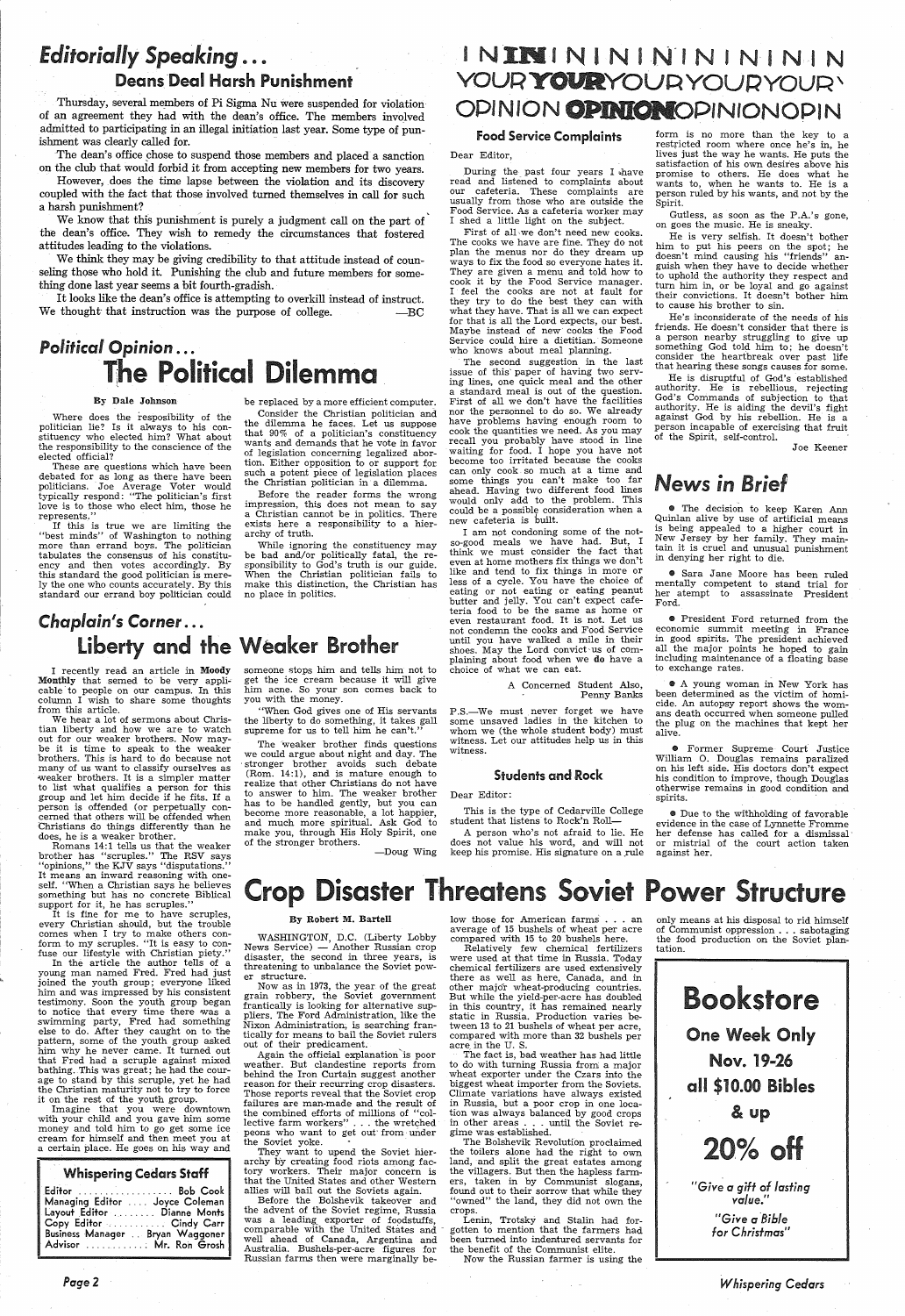In recent years, Americans of all ethnic stripe have shown an increased interest in Chinese cuisine. Not only have Chinese restaurants grown in popularity, but interest in Chinese cooking has been reflected in the kitchens of many American homes. Many more Chinese foods and ingredients are now available in the typical supermarket, and a number of cooks have learned that Chinese food can be prepared with ordinary vegeta-<br>bles grown in the garden.

# se Cuisine Grows in Popularit

### By Dr. Allen L. Monroe

Chinese like to think of cooking as <sup>a</sup>distinctive art form and that it is, but cooking, especially Chinese style, can be very practical. Chinese cooking is ex-<br>ceptionally healthful, can be very economical, it may be time-saving, and, most *ot'* all, delicious. The art is in the blending of the various foods, the coloring, the aroma, and perhaps most impor- tantly in the texture. Chinese dishes are a subtle combination of various consis-

Under the direction of Mr. Lyle Anderson, the Choralaires will present five numbers representing five different aspects of American: music. Included will be William Billings "America," the folk ballad "Black is the Color of My True Love's Hair," and "Circus Band," <sup>a</sup> composition by one of America's most unorthodox composers of the late 19th and early 20th centuries, Charles Ives.

The Brass Choir, under the direction of Dr. Robert Monroe, will be playing American music, as well as extraneous music which directly affected the course of music in this country. Composers of some of the pieces to be played include<br>such notables as Aaron Copeland and Vaclav Nelhybel. The Brass Choir, which has grown somewhat over previous years, now includes nine trumpets, tw\_o French horns, five trombones, two. baritones, a tuba, and a percussion unit.

# and clinics.

## 'Music American Style' Set for Nov. 25

### By Craig Miller

"Music American Style," a concert of sacred and secular music, will be pre-<br>sented by the Cedarville College Choralsented by the Cedarville College Choral- aires and Brass Choir Tuesday, Nov. 25. The concert, which starts at 8 p.m. in Alford Auditorium, will feature a wide variety of selections that are distinctly American in origin and style. Admission is free.

675-6177 16 E. Washington - Jamestown<br>Mon.-Fri. 12-8 Wed. & Sat. 10-5

SEMERNT EFECIBIC VEEFIYMCES FOR YOUR BEST DEAL IN



CEDVKAITTE HVKDMVKE

tencies from the creaminess of bean curd to the crispness of water chestnuts. We owe a great deal to the Chinese  $-$  sweet and sour, bland and spicy, soft and<br>crunchy — and much more.

 $\mu$ come  $\mu$  and much more.<br>Some Chinese food can be prepared ahead of time, such as cutting the vege-<br>tables and cooking the meat. However, most foods have a short cooking time and the secret is not to overcook. This is one of the reasons that stir frying (frying foods in a wok pan with a small amount of oil over high heat) is a technique used extensively in Chinese cooking. Perhaps the ancient Chinese proverb says it best, "Better that <sup>a</sup>man should wait for his meal than the meal should wait for the man.'

For the Chinese family the test of a good chef is that he can cook indefinitely without repeating the same dish twice.<br>Therefore, I'd like to suggest you try Chicken and/or Shrimp Subgum, a Chinese dish (its origin may be disputed) that can be made several different ways.<br>Subgum literally means "many precious<br>things" and can be prepared with a variety of different ingredients. You then can produce a unique and personalized Chinese meal according to the availability of certain food items.

Although not essential, I would suggest you use a wok pan. The wok is shaped like a coolie hat with handles and is the all-purpose cooking pan of the Chinese. It is extremely useful for almost<br>all Chinese recipes, both for deep-oil frying and general cooking. They are rela-

Need a special gift for a special day? Decoupages: wedding, birth, graduation announcements. 766-5343.

For Sale: Two small bedroom lamps, \$1.50 each. Large seascape picture, 36" <sup>x</sup> 20", \$5. Call 766-5463.

Don't be afraid to change ingredients listed below. With a dash of imagination you can create culinary materpieces that your family and friends will enjoy.

For Sale: Several 10-speed bicycles completely rebuilt and repainted like new. \$50 with trade-in, or \$60 without. Girl's and boy's 20"; one 26" woman's 3-speed. Service and repair available. 766-5869 or ext. 246 at Cedarville College. Shoes for sale: 2 pr. black, like-new

9AA Naturalizer. Call 233.

asaara **saa**saar COUNTRY ROADS TRIVIA SHOPPE Unique Gifts and Antiques<br>From all over the United States

- 1 large green pepper (slant sliced)  $\frac{3}{4}$  cup green beans (thinly sliced)
- 10-12 scallions (chopped)

<sup>3</sup>cups chicken stock (save liquid from oiled chicken)

Unusual Gifts & Antiques Tiffany & Colonial Lamps Indian Made Jewelry Handwoven Goods from Berea Kentucky Quilts & Other Handsewn Items Toys from Appalachian Mts.

*Whispering Cedars* 

Fry vegetables, sugar, salt, pepper in oil for several minutes, stirring briskly.<br>Start with vegetables that take longer to cook -- i.e. green beans -- and finish with vegetables that cook rapidly  $-$  i.e. spinach. Set vegetables aside, draining all liquid back· into the wok pan. Add chicken stock and thicken with corn starch mixed with oyster sauce and soy sauce. Stir in all vegetables and add  $\cdot$  meat. Garnish with almonds. Serves 8-10 people.

The organization's main functions are to inform those students interested in these health careers of the best ways to gain acceptance into professional schools. They also hope to provide experience in working environments, such as hospitals

and pick up a free roll color print lilm

song. . Ed Lyman touched hearts and thrilled souls with his gifted voice. What a moving message in song! His wit, his unique way with words, his amazing breath control (he could sing lengthy phrases in one breath) and his ability to literally melt into the extremely high part of his range

## Form Chi Theta Phi Health Organization

### By Susan Zink

... is so much easier when you see the resuits you get with Northwestern Mutual life Insurance. May I show you.

Chi Theta Pi, an organization for stu dents involved in working toward health professions, has recently been formed on campus.

tively inexpensive, but either a large frying pan or large kettle can be used as a substitute.

### Chicken and/or. Shrimp Subgum

3 cups cooked chicken (leave in bite sized pieces) and/or

# DILLON'S DEPT. STORE

- 1 lb. small shrimp (cooked)
- $\frac{1}{2}$  cup oil (peanut oil is very good) 1 can water chestnuts (sliced)
- can bamboo shoots (leave whole)
- 2 cups celery (slant sliced)
- 2 cups Bok choy (slant sliced)
- <sup>2</sup>cups Chinese cabbage (slant sliced)

<sup>1</sup>lb. fresh bean sprouts (leave whole) <sup>1</sup>lb. fresh spinach (shredded in large pieces)

8 oz. fresh mushrooms (sliced)

- 3 tablespoons cornstarch
- $\frac{1}{4}$  cup soy sauce
- $\frac{1}{4}$  cup oyster sauce
- 1 tablespoon salt
- 1 tablespoon sugar
- $\frac{1}{2}$  teaspoon freshly ground pepper 5 oz. whole almonds (toasted)

Serve with rice.

Dr. Monroe says that Chinese cooking is exceptionally healthful and can be very

economical.

Note: Certain vegetables can be de-Other possible ingredients include: zucchini, carrots, cucumbers, and snow

peas.

Chi Theta Pi is concerned with creating interest in Cedarville's pre-health programs and publicizing them. Due to regional accreditation last spring, it is expected that more students will be attracted to Cedarville for such. programs as pre-medical, pre-dental, pre-nursing, and medical technology.

# cred Concert Features Trio

Plans for forming a club of students interested in health professions began last summer when the club's current co-chairmen, Mike Nelson and Kent Amstutz, collaborated their ideas. With Chi Theta Pi now a reality, Dr. Larry Helmick, Professor of Chemistry, acts as adviser. Officers have not been elected as of yet.

Concerning future plans, Dr. James Entner, a missionary doctor to the Philippines now on furlough, has offered to allow small groups of Chi Theta Pi members to observe emergency room situations in the Dayton hospital where<br>he is currently employed. Also offering experience in medical procedure is a Dayton mission clinic which has consented to give Cedarville's pre-health<br>students the opportunity to dispense techniques. Those students engaged in pre-health studies are urged by Chi Theta Pi to attend.

Saving for Retirement

### By Mindy Andes

<sup>A</sup>sacred concert featuring a musical "trio" with Ed Lyman, Ellen Roweton, and Bob Krogstad was presented in Alford on Nov. 7.

Ellen Roweton opened and clos'ed the concert with two inspiring musical packher own compositions, "Freedom," for the first time before an audience. In her finale, she shared the experience of losing a newborn babe in the touching poem about Rochelle, "A Young Mother's Dream." Her professional stage presence and poised charm set a relaxing yet worshipful atmosphere for the entire concert.





 Following Ellen's final number of her first package, "My Tribute," she was joined on stage by Mr. Lyman. Together they sang a "golden oldie," entitled "Down From His Glory." The controlled power and dynamics of both their voices conveyed the powerful message of the

# NORTHWESTERN

MUTUAL LIFE INS. CO. *the quiet company* 

TOM MUDDER: 100 w. Main St., Xenia 372-8045 *Alumnus of Cedarville College* 



Sandwiched between Ed and Ellen, shared his testimony in a medley of. ''There's Something About That Name'' and "Jesus, Oh How Sweet the Name." Later in the concert, he played a medley of favorite songs given by the audience. He held people spellbound as he went from one song to the next, beautifully arranging and improvising.

## Correction

Several names were inadvertantly omitted from the article on alunmi faculty members. The list should have read:

L. Anderson, D. Frank, R. Grosh, L. Helmick, M. A. Jeremiah, L. Killian, J. McGilvray, D. Matson, J. Phipps, W. Riter, J. Seaman, M. Stone.







| Maverick Jeans                      | 10.29-11.99   |  |  |
|-------------------------------------|---------------|--|--|
| Flannel Shirts                      | 5.99-725      |  |  |
| Hooded Sweat Shirts<br>7.99         |               |  |  |
| Tennis Shoes                        | 5.00-7.00     |  |  |
| <b>Tube Socks</b>                   | $1.00 - 1.50$ |  |  |
| Insulated Underwear 4.39-4.99       |               |  |  |
| Clog Shoes<br>Reg. 12.95 - now 4.00 |               |  |  |
| 57 N. Main                          | Cedarville    |  |  |
| 766-4451                            |               |  |  |
|                                     |               |  |  |